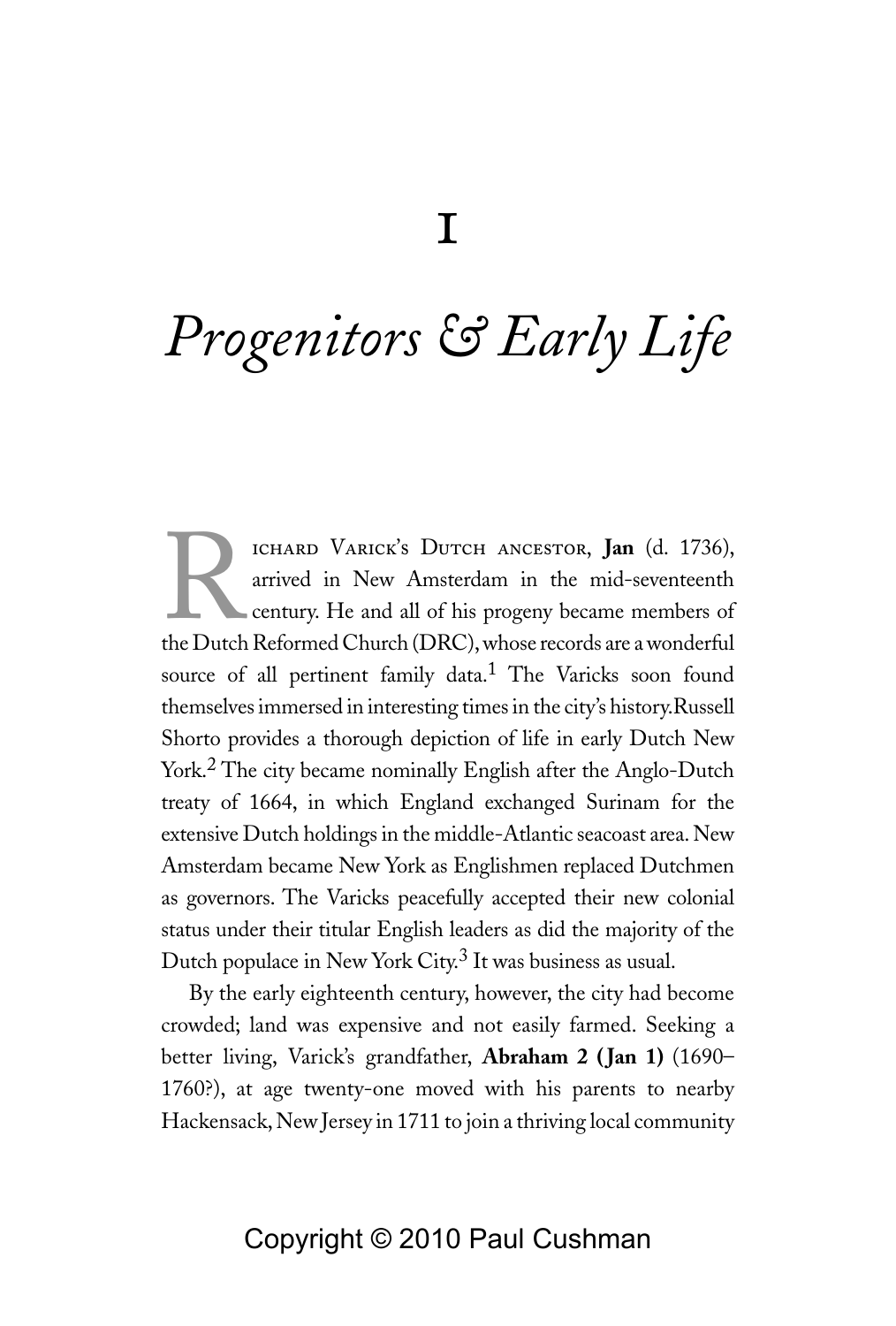that was enjoying rich agricultural rewards from its well-watered farmland.4 Seven years later, he married **Anna Bertholf** in Hackensack.5

Anna was from an eminent Dutch-American family. Her father, **Guilliame Bertholf**, as a young man had been recognized by the Hackensack and Passaic Dutch communities as a person with great promise: they chose him to become their permanent pastor. Of course, he needed the appropriate theological training required for ordination. Howard Hageman summarizes Bertholf 's remarkable career.6 Originally serving as a community *voorSeher* (teacher), Bertholf was sent back to Holland in 1693 to achieve full proficiency in the rituals and procedures of the Dutch Reformed Church. On his return, he was called upon to run and serve the worship needs of the growing number of DRC parishes both in New Jersey and New York. It was a time when many churches could only occasionally have a *dominie* actually present; upheavals fomented by Jacob Leisler (1649–1691), a military officer, adventurer, opportunist, and member of the lower classes in New York City, had faded.7 (Under Leisler, an anti-elite and unruly mob had overthrown the feeble government by force, seized the fort, and controlled the city until a new English commander restored order.) Bertholf's sermons preached Pietism to multiple groups of parishioners, and it is possible that Bertholf was a strong influence on his grandson Richard Varick's lifelong dedication to Christian ethics and knowledge.<sup>8</sup>

Abraham and Anna Varick became wealthy, socially prominent, and politically active in Hackensack. Their second son was **Johannes** (**John** in the English version) **( John 3, Jan 1, Abraham 2),** who was born in 1723, lived out his entire life in Hackensack, and died there on November 7, 1809, at the age of eighty-six.

### **[ ] [ ]**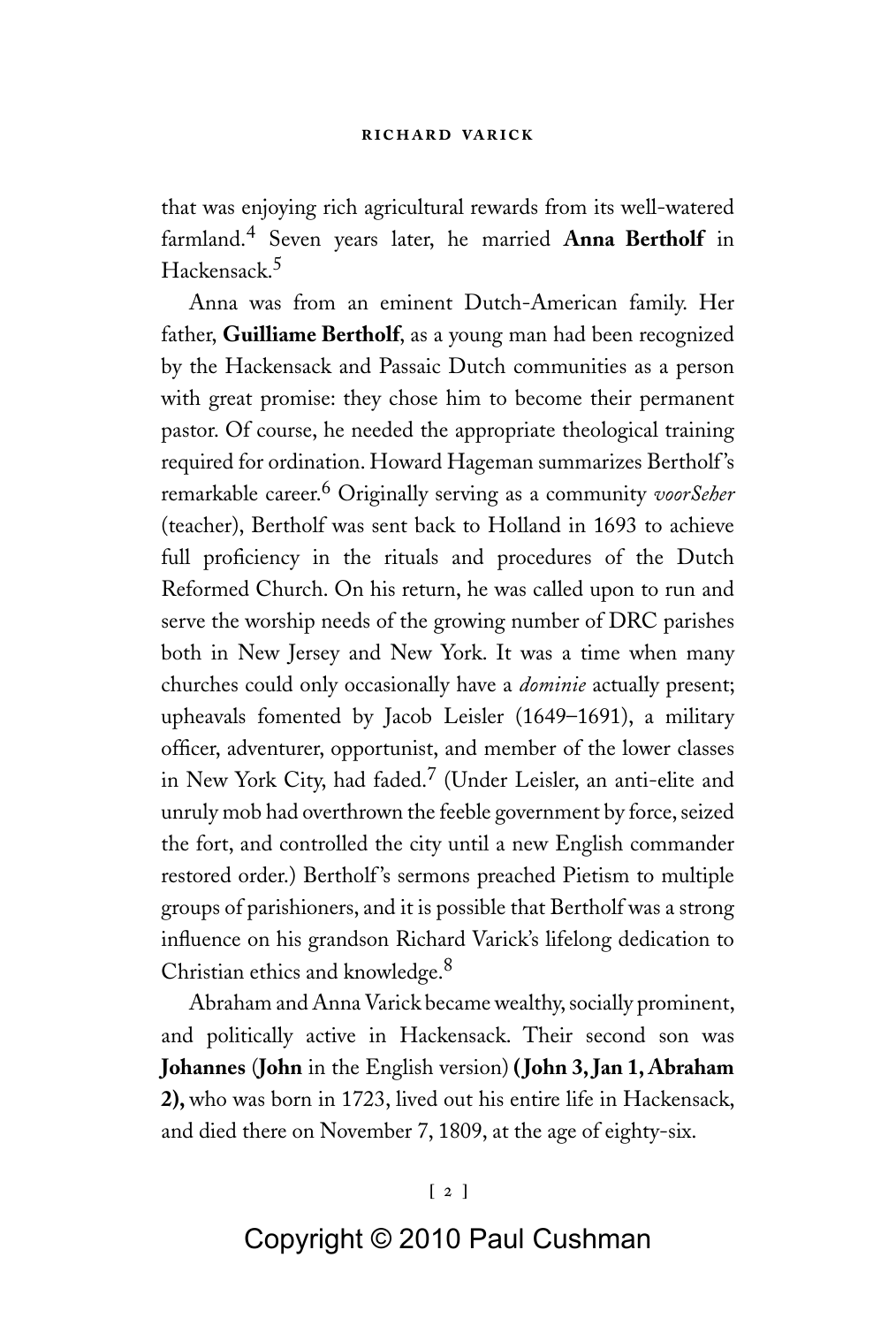# **The John and Jane Varick Family**

J other business activities, and married **Jane Dey**, a young ohn Varick continued his family's prosperous agricultural and widow, in the Hackensack DRC in June of 1749.<sup>1</sup> Jane was a daughter of the Dutch-American Deys, prosperous landholders and merchants in both New York City and Hackensack, where they built their mansion (now a New Jersey state monument). The Deys achieved such political and social prominence in Hackensack that they participated in the governance of colonial New Jersey in the mid-1700s.<sup>2</sup> Jane Dey Varick outlived her husband of some sixty years by only a short while and was buried alongside him in Hackensack.

**Richard** (**Richard 4, Jan 1, Abraham 2, John 3**), born in 1753, twenty-three years before the start of the Revolutionary War, was John and Jane Varick's second son.<sup>3</sup>

Next came **John**, who played a minor role in events of the Revolutionary War and subsequently built a successful practice of medicine in New York City, only to succumb to yellow fever in a major epidemic during the 1790s.

One of Richard Varick's sisters, **Maria** (1771–1809), married Gerrit Gilbert (1769–1809) in Hackensack in April, 1794.<sup>4</sup> Gerrit's father was William W. Gilbert (1746–1832), a Patriot officer in the war who went on to a distinguished career as a silversmith and entrepreneur in New York City, in addition to being a civic leader.<sup>5</sup> By her marriage to Gerrit Gilbert, Maria established a strong connection between the Varicks, Deys, and Gilberts, all prominent Dutch-Anglo families in eighteenth-century New York City. The three families also physically connected at one point in the late eighteenth century via adjacent real estate parcels on John Street in

#### **[ ]**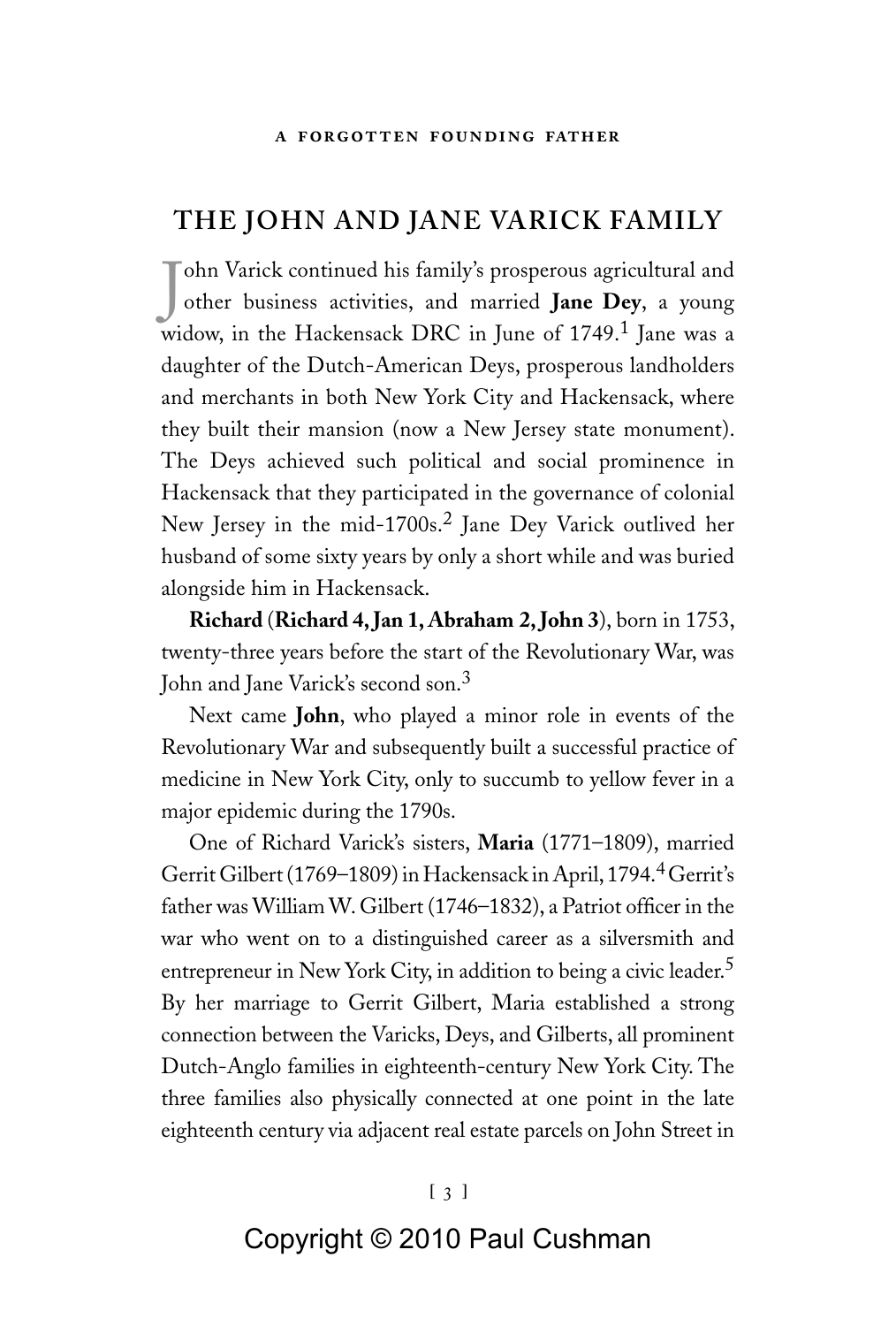Manhattan. This author is descended from the Dey–Gilbert– Varick union.

# **Richard Varick's Early Education and Legal Career**

Little is known of Richard Varick's childhood in this upper-middle-class family in Hackensack. Typical for the times, he was raised and educated at home with the assistance of the local Dutch Reformed Church, which was still conducting its business in Dutch. Besides learning English and Dutch, Richard had a private tutor, Alexander Leslie, who taught him Latin and French (Leslie also taught at King's College), but he seems not to have attended any formal school or college. Richard felt such a strong bond of appreciation for his tutor that he inserted a five pounds legacy for him in his first will, dated August 25, 1775. $1$  In it Leslie is identified as a "Latin teacher" and president of The Literary Society of New York City.

Why Richard was attracted to the study of law can only be guessed at, as none of his immediate family or their ramifications were lawyers. It is plausible to assume that a bright boy respected the legal profession in general, and the erudition of lawyers he came into contact with, in a world where few were well educated. Also, he could hardly have failed to note the high status in the community that lawyers achieved. He made an astute decision to start his legal career as a law clerk, or legal apprentice, in the active and important Manhattan law office of John Morin Scott (1730–1784). Starting in the autumn of 1771 at the age of eighteen, Varick quickly distinguished himself. The job was highly detailed and time-consuming. Many hours were spent writing out, in longhand, the specifics of

### **[ ] [ ]**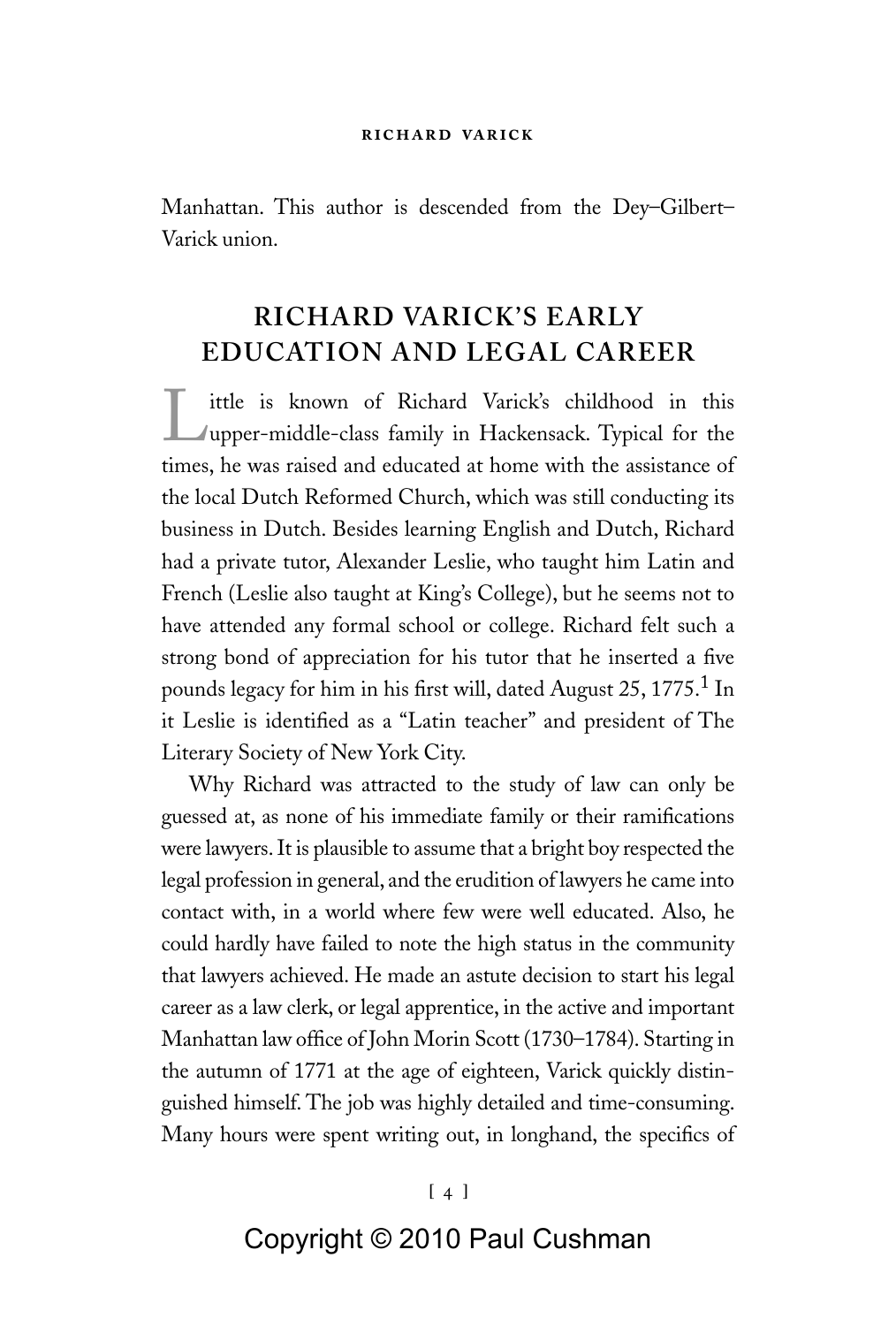#### **a forgotten founding father**

each case. Not only did he perform his duties as a law clerk well, but he applied himself assiduously to the study of the law itself. He was surely guided by his employer, who one can readily assume steered him into the standard legal education channels.

From Paul Hamlin's detailed study of legal education in the pre-Revolutionary War period in the colonies, one can envision the pathway Varick followed.<sup>2</sup> The colonial lawyer was expected to master several legal authorities. All three volumes of Sir William Blackstone's *Commentaries on the Laws of England* were considered essential.<sup>3</sup> Other generally recommended legal authorities were Coke, Finch, and Hale. It is hardly surprising that these scholarly pathways were the same ones followed by British law students.<sup>4</sup> Accordingly, the new, native-born colonial lawyers were largely self-taught in the academic aspects of the law.

As his legal talent became evident, Varick was assigned evergreater legal responsibilities by the busy J.M. Scott. Some data have survived regarding these early years. One early surviving document, possibly the earliest, was a handwritten plea to the Supreme Court, submitted in October 1772.<sup>5</sup> Another document regarding his legal education era was a personal anecdote written only a few years later by fellow law student and roommate Nicholas Fish.6 Fish had become a major in the Continental Army at the time, and gave him a favorable character reference. He described his behavior as "regular, uniform and proper and his work indefatigable and unremitting…by a man of virtue, probity and integrity."<sup>7</sup>

When Scott believed that the time was right, he sponsored Richard as his candidate for admission to the local bar, attesting to his legal knowledge and skills. The bar was then an informal assembly of established lawyers; they were not always ready to accept newcomers who would likely become competitors. But in

#### **[ ]**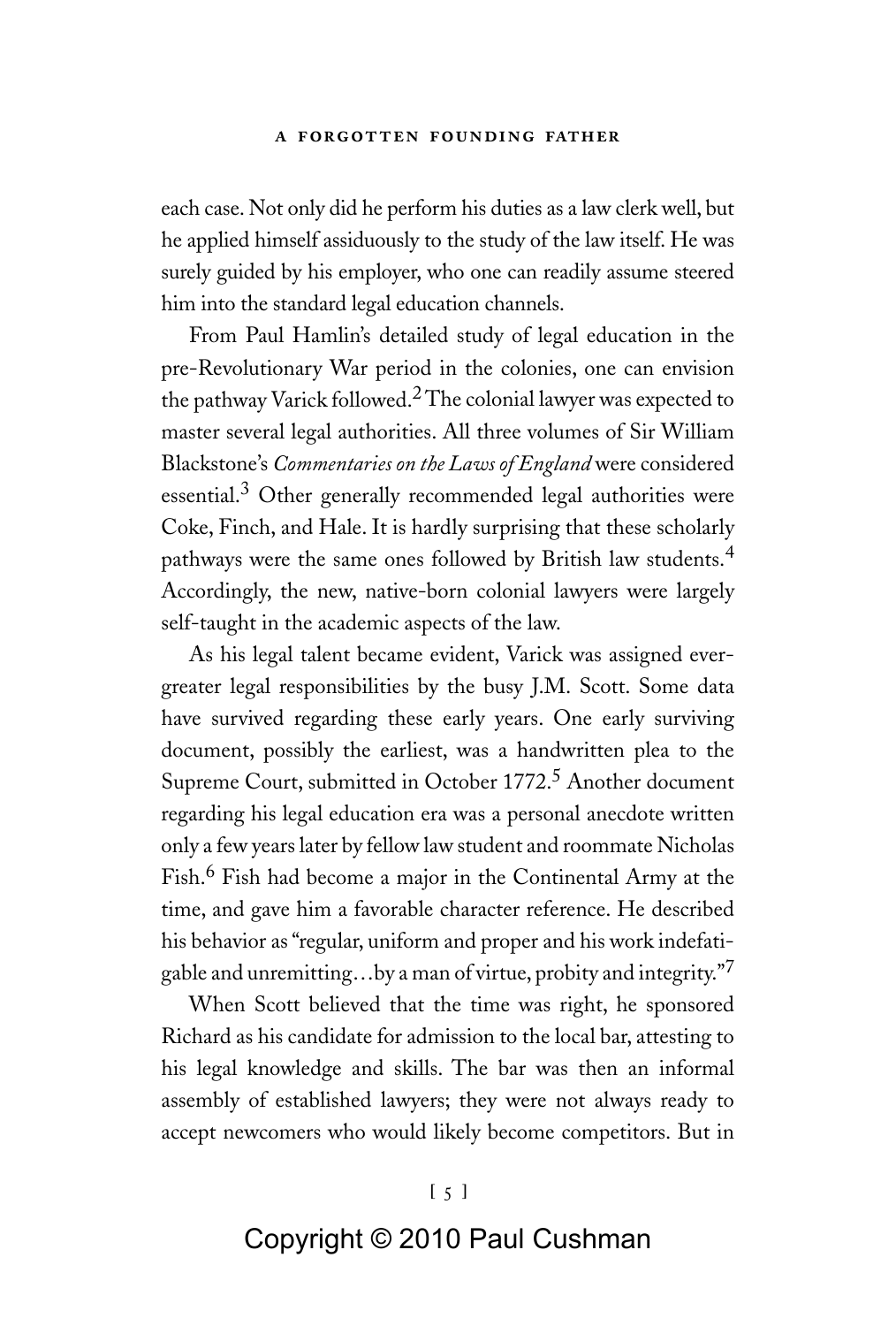#### **richard varick**

the early 1770s there were only about thirty lawyers in a city of just over twenty thousand persons, leaving plenty of room.<sup>8</sup>

Richard's arguments in Scott's cases plus his demonstrated book knowledge of the law easily led to his formal admission, in 1774, to the practice of New York law. The actual document admitting him to the New York bar, which is signed by the provincial governor, Cadwallader Colden, is in the New-York Historical Society (NYHS). Evidently the skills of his star pupil had so impressed Scott that he immediately offered him the opportunity to form a Scott–Varick partnership in the practice of law. Varick happily accepted. It was distinctly unusual for lawyers to aggregate in partnerships in those times; they much preferred to practice law as individuals. But Scott found the services of Varick to be so useful in dealing with his huge law business that bringing him into the office as a partner made good economic sense. Over the next eight months, Varick became fully occupied, almost entirely on behalf of his partner in his voluminous correspondence. Scott was amongst the busiest and most successful New York lawyers of the pre-war times until the actual outbreak of the Revolutionary War in 1775, which completely disrupted the established procedures in the practice of law in New York City. The partnership broke up after some eight months, but Scott remained Varick's lifelong friend, ally, and supporter.

# **More About John Morin Scott**

n ardent Patriot and a fiery orator in the cause of Lindependence, John Morin Scott had shown his determination as early as 1765 by his strong protests against the Stamp Act. This act was very unpopular; it was imposed from London without

#### **[ ]**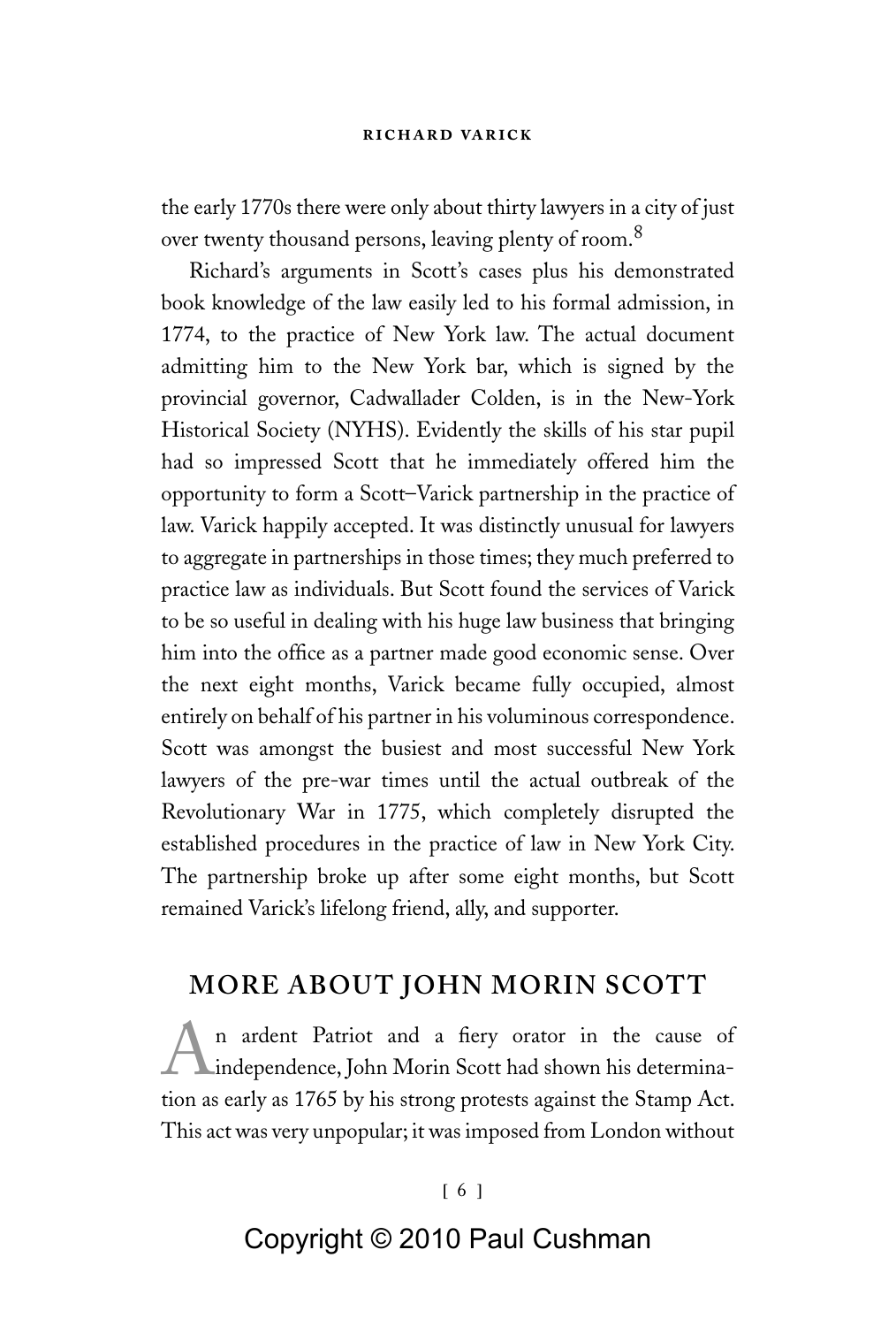#### **a forgotten founding father**

any prior warning or input from the colonies, and required the colonials to purchase a government stamp to be affixed to all sorts of documents and other items, even playing cards, or else they would be subject to a fine. A money-raising scheme, it was intended to help England defray the costs of protecting the American colonies. England had already borne major financial burdens in the American component of the Seven Years' War, known as the French and Indian Wars on this side of the Atlantic, without receiving any financial assistance in return from the colonies.<sup>1</sup> Even when peace prevailed in the colonies, there were continuing costs associated with the maintenance of a small British garrison. As the Indian population was still quite unpredictable, the possibility of uprisings leading to costly countermeasures was paramount in the thoughts of the London government.

The Stamp Tax, both its enactment and its probable enforcement, aroused heated protests all over the colonies. It was late in October 1765 in New York City that the huge anti-Stamp Tax demonstration took place. More than a thousand angry persons gathered in the large public area immediately outside the fort located near the Battery. The crowd was aroused by the arrival of the ship *Edward*, which bore the hated stamps and anchored just off shore. At the same time, the city hosted the convocation of a self-appointed body, unauthorized by the Crown and calling itself the Stamp Act Congress.2 The twenty-seven popularly chosen delegates that made up the Stamp Act Congress protested vehemently, and on October 28, 1765, created the Sons of Liberty, led by Alexander McDougall (1732–1786), John Morin Scott, and Isaac Sears, who were intent on blocking any stamps that the Crown tried to land. After this initial outburst, the Sons of Liberty continued to pressure the government in New York City over the

#### **[ ]**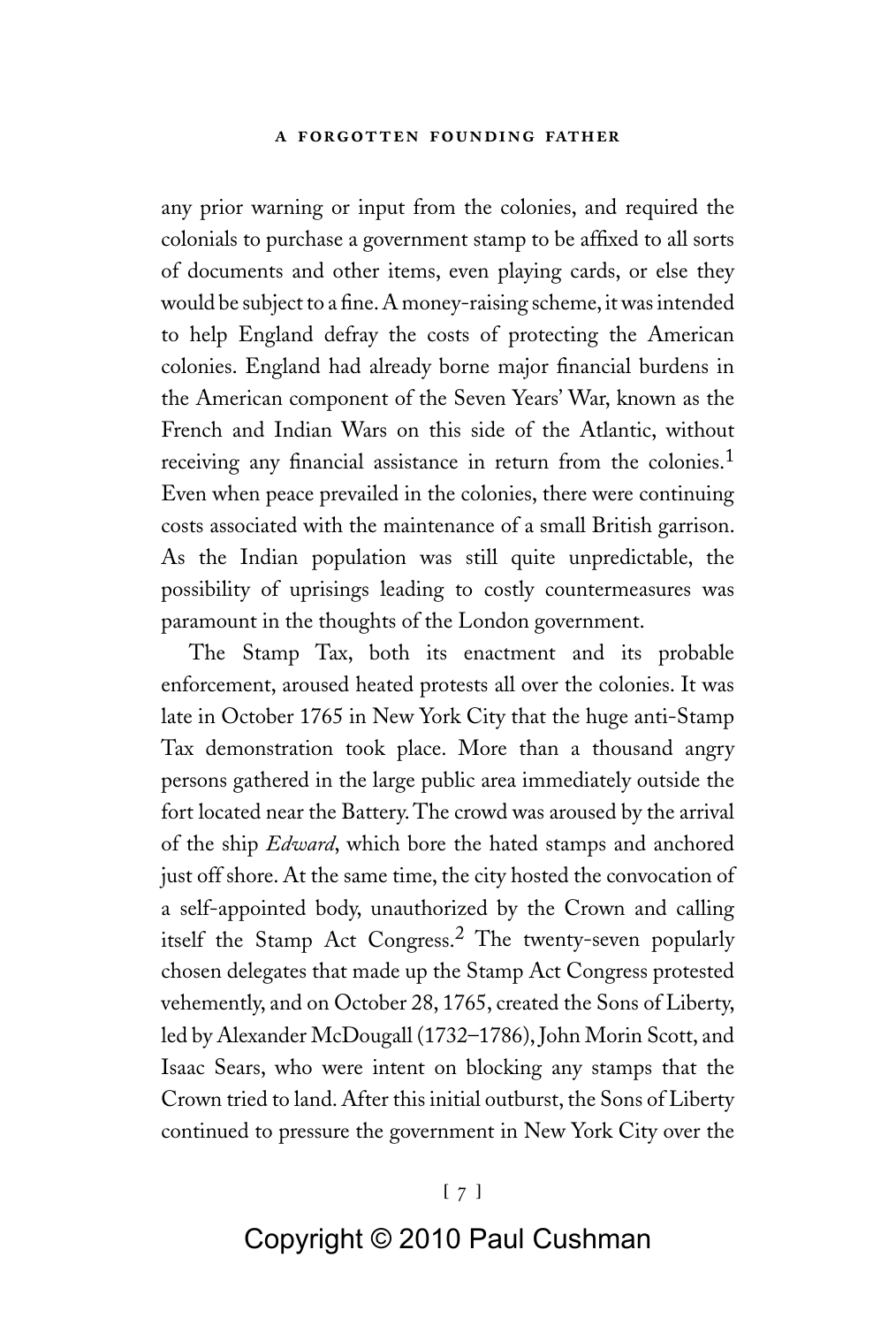#### **richard varick**

next few months.<sup>3</sup> Thus, even after the repeal of the Stamp Tax in March of 1766, they maintained their opposition to the Crown.

This opposition lasted for the next ten years, with Scott coming to the front as a skillful orator and one of the most effective leaders.4 The scope of the group's protests went far beyond the monetary costs and inconveniences of the stamps. Much more important to many was the affront by a distant Parliament of forcing such a tax on unwilling subjects without warning. As there was no direct colonial representation in Parliament, only a few voices there were raised on behalf of them and their interests, and the government of then-Prime Minister George Grenville could essentially enact whatever it wanted. In blocking the implementation of the Stamp Tax, the colonists passionately asserted their right to be heard regarding their own taxation.

Scott took an especially vehement—and quite radical—position in opposition to the Stamp Act. Included in his strongly worded personal condemnation was a hint of a future declaration of formal independence for the colonies. He argued that "if the interests of the colony and the mother country can not be made to coincide, and if their rights to make their own laws…by representatives of their own chosing [sic]…then the connection must inevitably cease," and if they cannot "agree on the law, then their bonds should be dissolved."<sup>5</sup> Scott's argument proved to be farsighted, predating the Declaration of Independence by ten years. Few others at the time, however, were sufficiently aroused to follow his lead in questioning the bond between the colonies and England. The great majority of the colonials, later including the enthusiastic young Richard Varick, wanted to change the system but remain in it.

As a person and a lawyer, Scott was described as able, indefatigable, and well-to-do, a super orator whose speeches had "a touch of

#### **[ ]**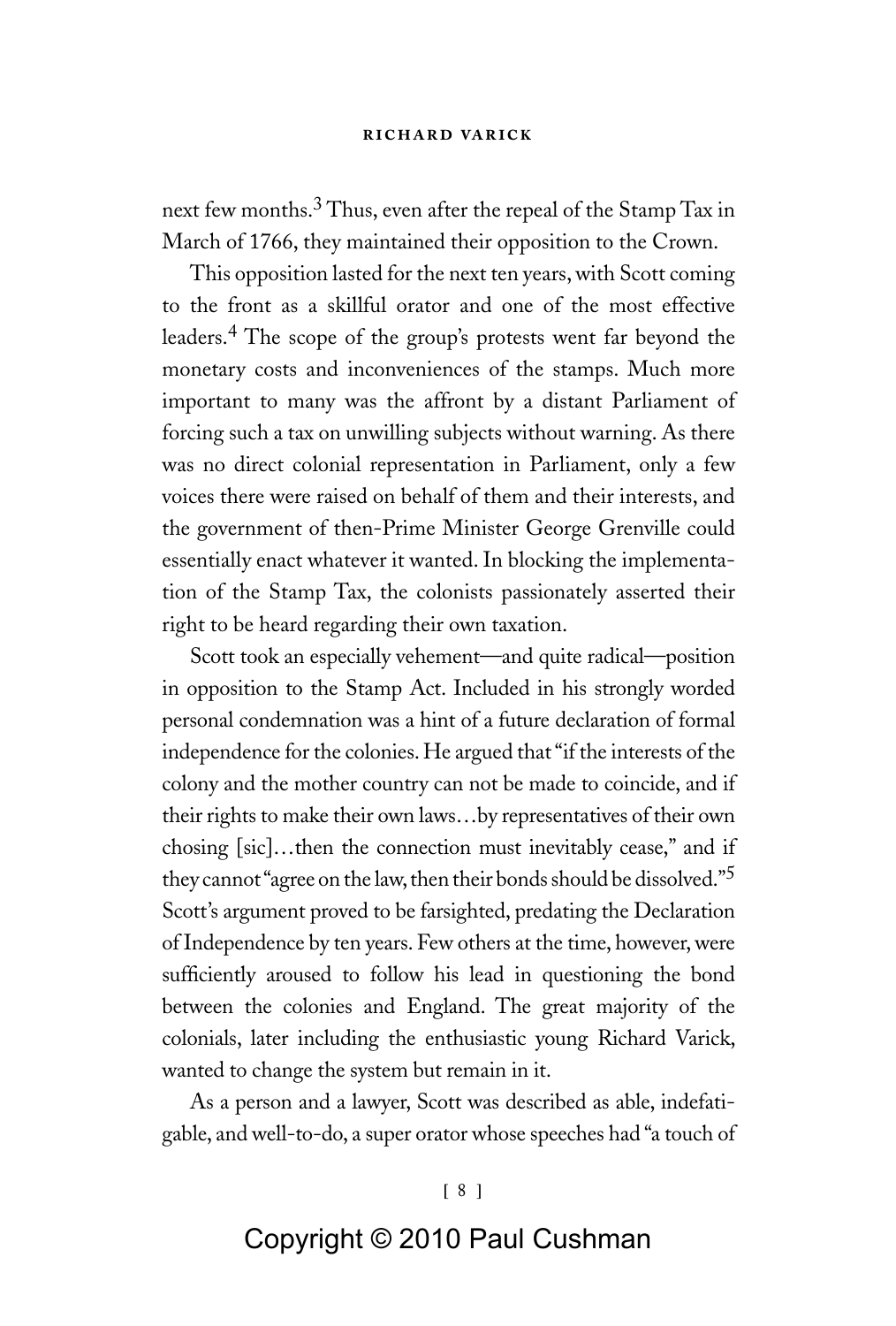#### **a forgotten founding father**

elegance" that astonished John Adams, who also wrote that Scott had "a ready tongue, a leaning toward radicalism…but [an] undignified manner."<sup>6</sup> Scott was fully ready to act on his proindependence views when the Patriot Army (also called the Continental Army) was being assembled just before the war began in 1775. He was awarded the rank of general in that army, presumably because of his strong leadership qualities, despite his lack of prior military experience. In the ensuing battles for New York City and environs, he assumed the role of an alternate day brigadiercommander, which placed him very close to the decision-making group around General George Washington. It is documented that at one critical moment, Scott expressed some astute thoughts on the evolving military situation in a letter written to John Jay, leader of the New York Convention.7 In the middle of the battle for New York, just after the Patriot Army's retreat from Brooklyn, Scott was summoned to a meeting of Washington and his generals on the island of Manhattan. There, he advised a complete retreat out of the city. His letter described the Patriot situation to be dreadful:

*…very bad, rainy, no food, no water…some men were still deep in water…militia tended to run away, especially those from Connecticut.*

Stressing the vulnerability of the Patriots to the British fleet, and terming it a "desperate situation", he wrote that he feared that the "British would be able easily to land and encircle New York", and advised that the Patriots should retreat all the way to Westchester.8 The rest of the group of generals went along with Washington's plan to stay on Manhattan, but Scott's analysis proved accurate, as Washington's army was soon driven out of its headquarters on Harlem Heights; it regathered in White Plains,

#### **[ ]**